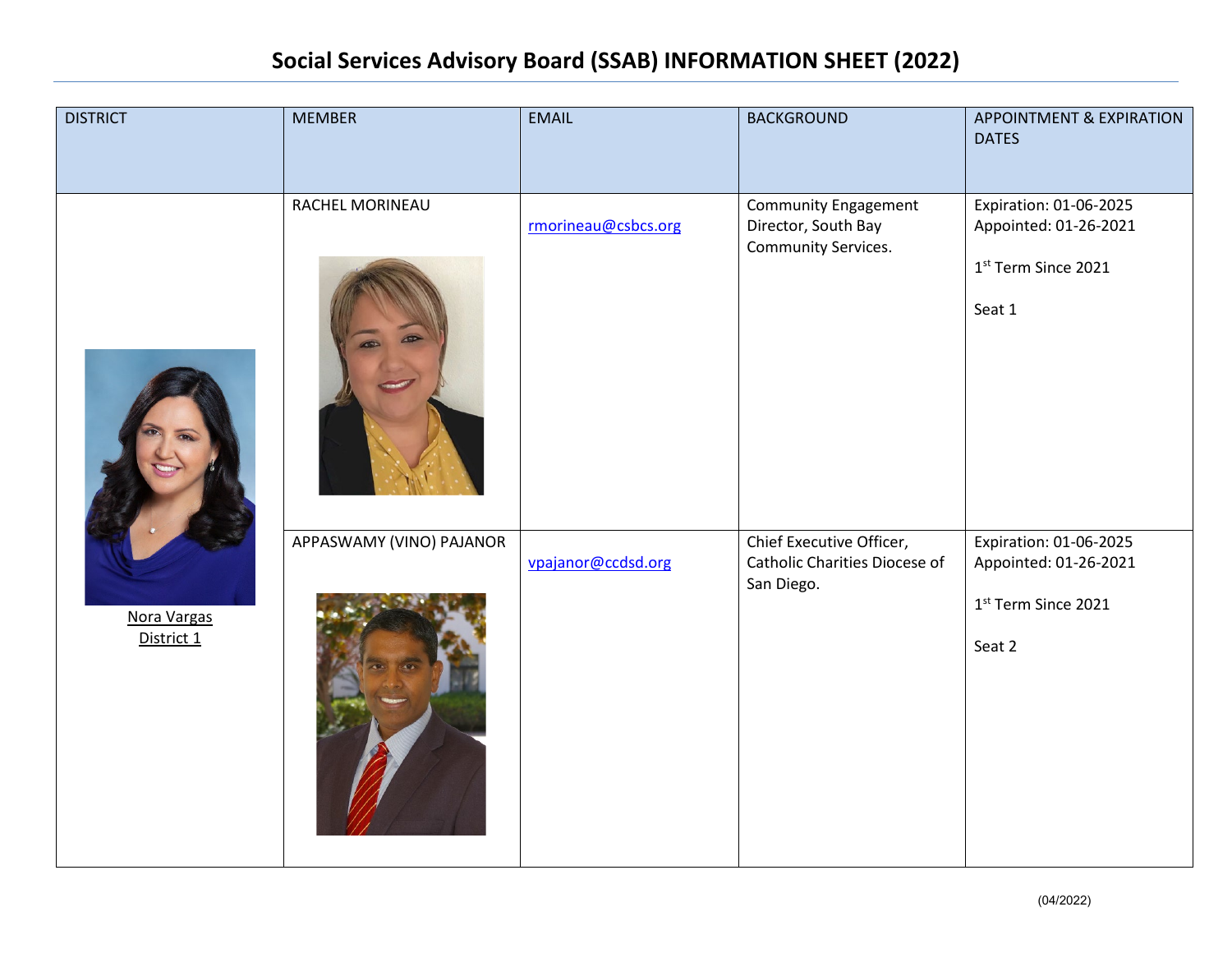| <b>DISTRICT</b>             | <b>MEMBER</b>       | <b>EMAIL</b>                             | <b>BACKGROUND</b>                                                                                       | <b>APPOINTMENT &amp; EXPIRATION</b><br><b>DATES</b>                                 |
|-----------------------------|---------------------|------------------------------------------|---------------------------------------------------------------------------------------------------------|-------------------------------------------------------------------------------------|
| Joel Anderson<br>District 2 | <b>ROBIN MAXSON</b> | robinjoymaxson@gmail.com                 | Member of the Ramona<br><b>Community Planning Group</b><br>and the Ramona State<br>Routes Subcommittee. | Expiration: 01-06-2025<br>Appointed: 03-01-2022<br>1st Term Since 2022<br>Seat 3    |
|                             | <b>CAROL LEWIS</b>  | carol.lewis@elcajoncollaborati<br>ve.org | Coordinator of the El Cajon<br>Collaborative.                                                           | Expiration: 01-06-2025<br>Re-Appointed: 05-04-2021<br>3rd Term Since 2015<br>Seat 4 |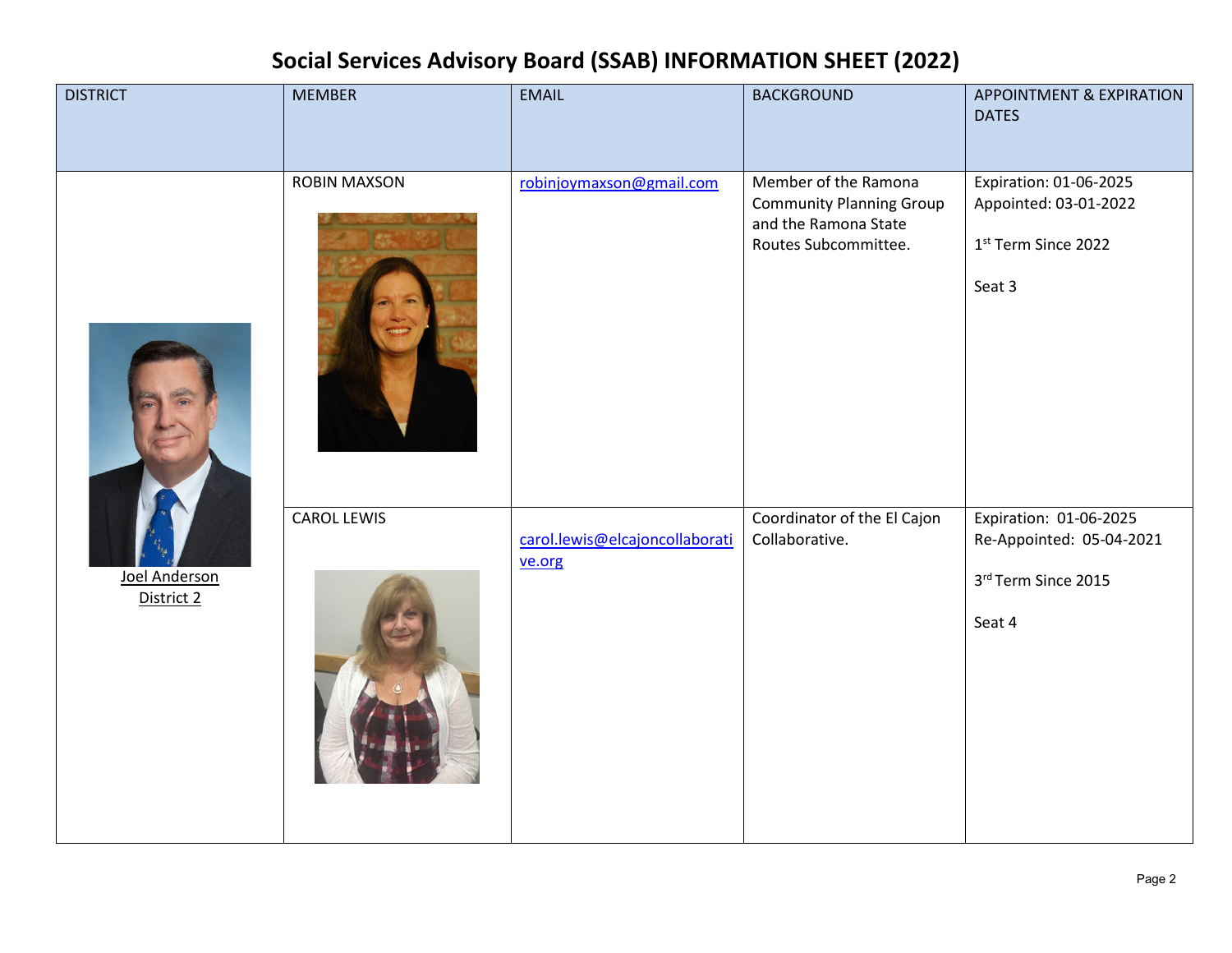| <b>DISTRICT</b>                  | <b>MEMBER</b>           | <b>EMAIL</b>                   | <b>BACKGROUND</b>                                                 | APPOINTMENT & EXPIRATION<br><b>DATES</b>                                         |
|----------------------------------|-------------------------|--------------------------------|-------------------------------------------------------------------|----------------------------------------------------------------------------------|
| Terra Lawson-Remer<br>District 3 | <b>KEARA O'LAUGHLIN</b> | kolaughlin@cpisandiego.org     | Researcher & Policy<br>Advocate, Center on Policy<br>Initiatives. | Expiration: 01-06-2025<br>Appointed: 01-26-2021<br>1st Term Since 2021<br>Seat 5 |
|                                  | <b>GREG ANGLEA</b>      | ganglea@interfaithservices.org | Chief Executive Officer,<br>Interfaith Community<br>Services.     | Expiration: 01-06-2025<br>Appointed: 01-26-2021<br>1st Term Since 2021<br>Seat 6 |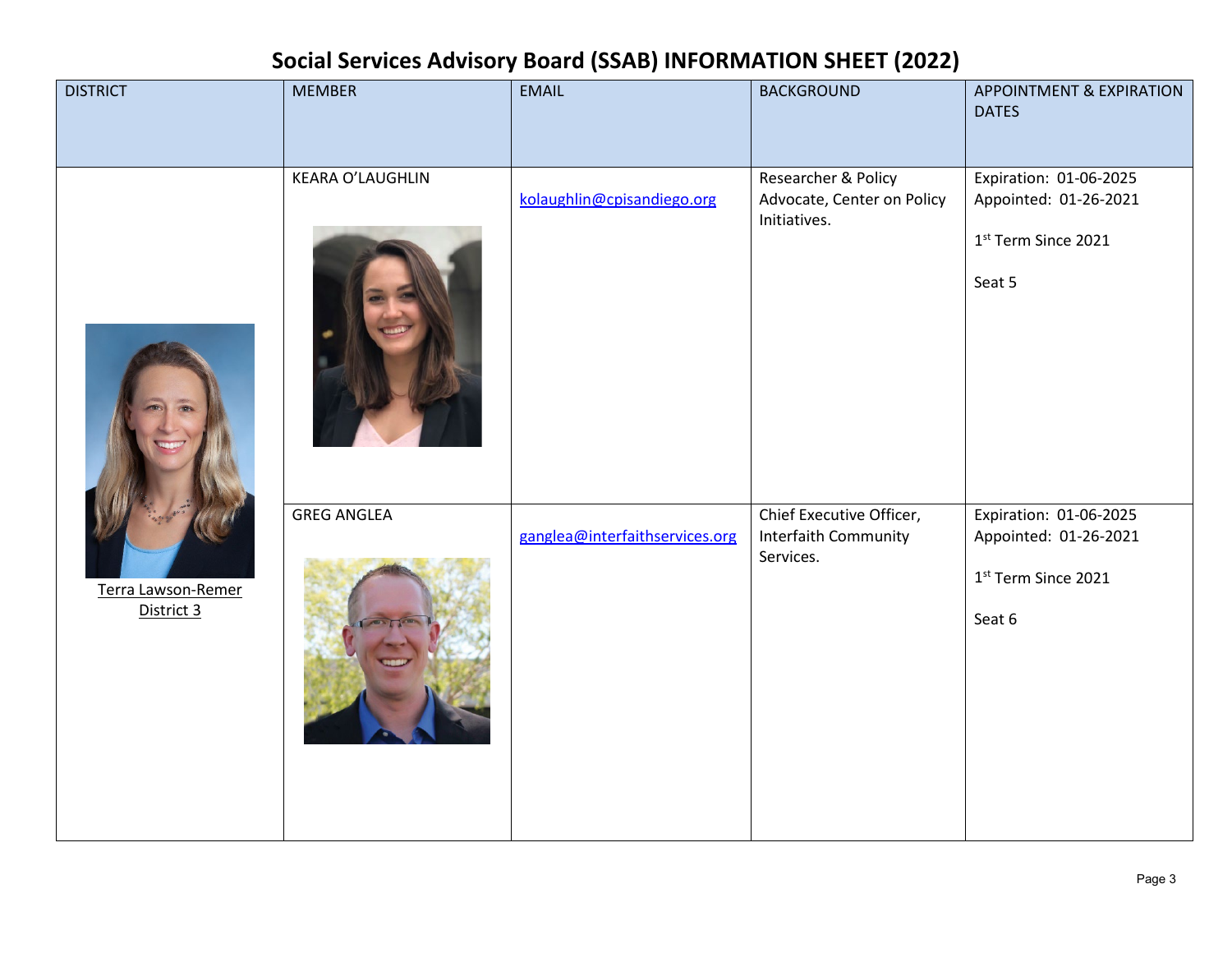| <b>DISTRICT</b>                      | <b>MEMBER</b>       | <b>EMAIL</b>        | <b>BACKGROUND</b>                                              | APPOINTMENT & EXPIRATION<br><b>DATES</b>                                         |
|--------------------------------------|---------------------|---------------------|----------------------------------------------------------------|----------------------------------------------------------------------------------|
| <b>Nathan Fletcher</b><br>District 4 | <b>JAN SPENCLEY</b> | Jan@sdhcc.org       | Executive Director,<br>San Diegans for Healthcare<br>Coverage. | Expiration: 01-02-2023<br>Appointed: 04-17-2020<br>1st Term Since 2020<br>Seat 7 |
|                                      | ANAHID BRAKKE       | anahid@sdhunger.org | Chief Executive Officer,<br>San Diego Hunger Coalition.        | Expiration: 01-02-2023<br>Appointed: 02-12-2019<br>1st Term Since 2019<br>Seat 8 |